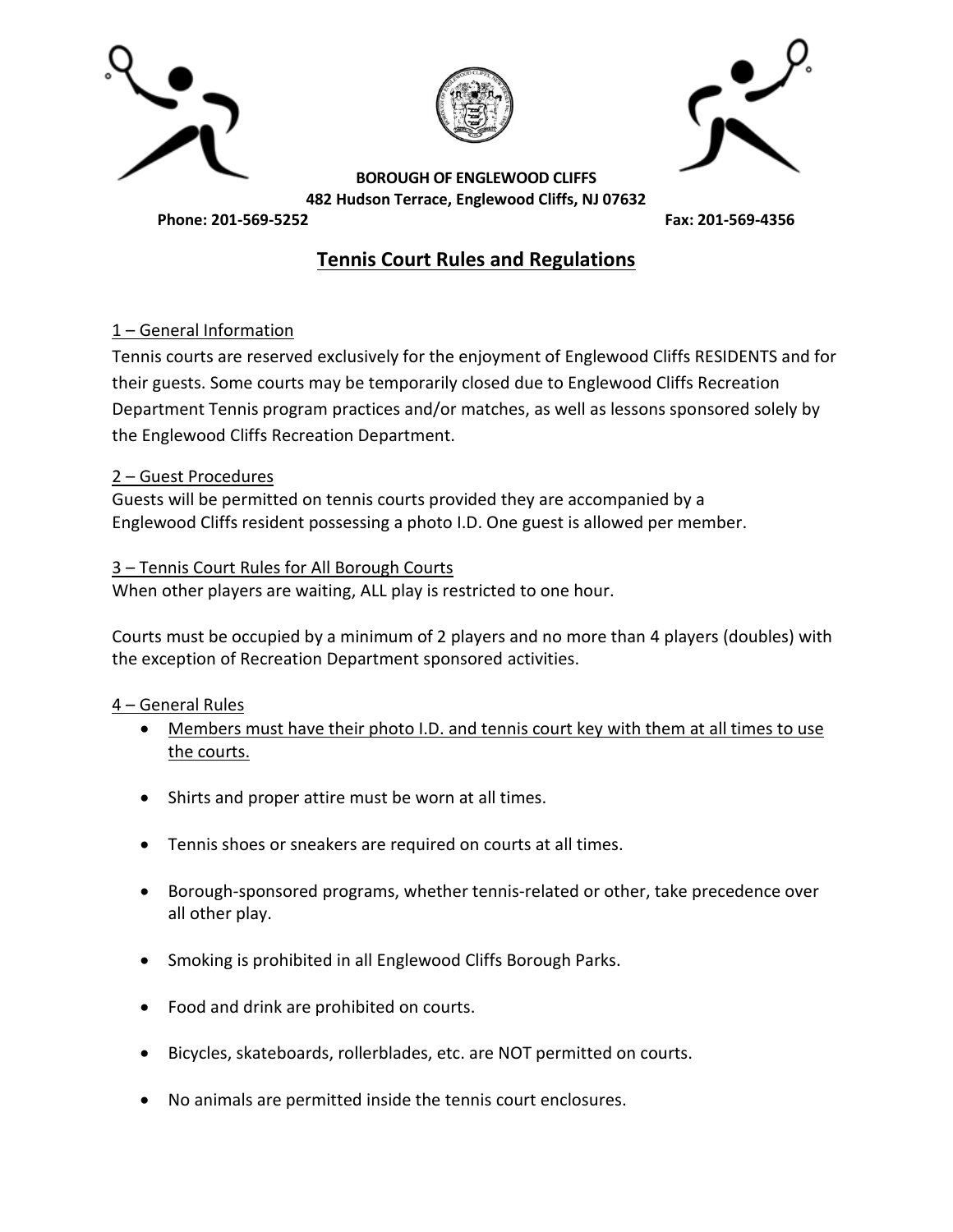- No paid or unpaid group lessons will be permitted on the courts except those sponsored by the Recreation Department, and listed on the department's brochure/website.
- No paid private lessons will be permitted on the tennis courts. Violators, both instructor and student, will lose court privileges.
- Physical and verbal abuse of others is forbidden as is loud, violent, or obscene language and disorderly or lewd conduct.
- The Recreation Department's authorized personnel has the right to revoke any pass or eject any player for failure to comply with the above-mentioned rules.
- Tennis cards are "nontransferable" a violation of the no transferability will result in loss of permit.

## 5 – Hours of Operation for Witte Field Tennis Courts:

Weather permitting, all courts will be available for use Monday through Sunday from 7:00 AM until 8:00 PM, or until dark on courts. Tennis play is not permitted to start prior to 7:00 AM on any day.